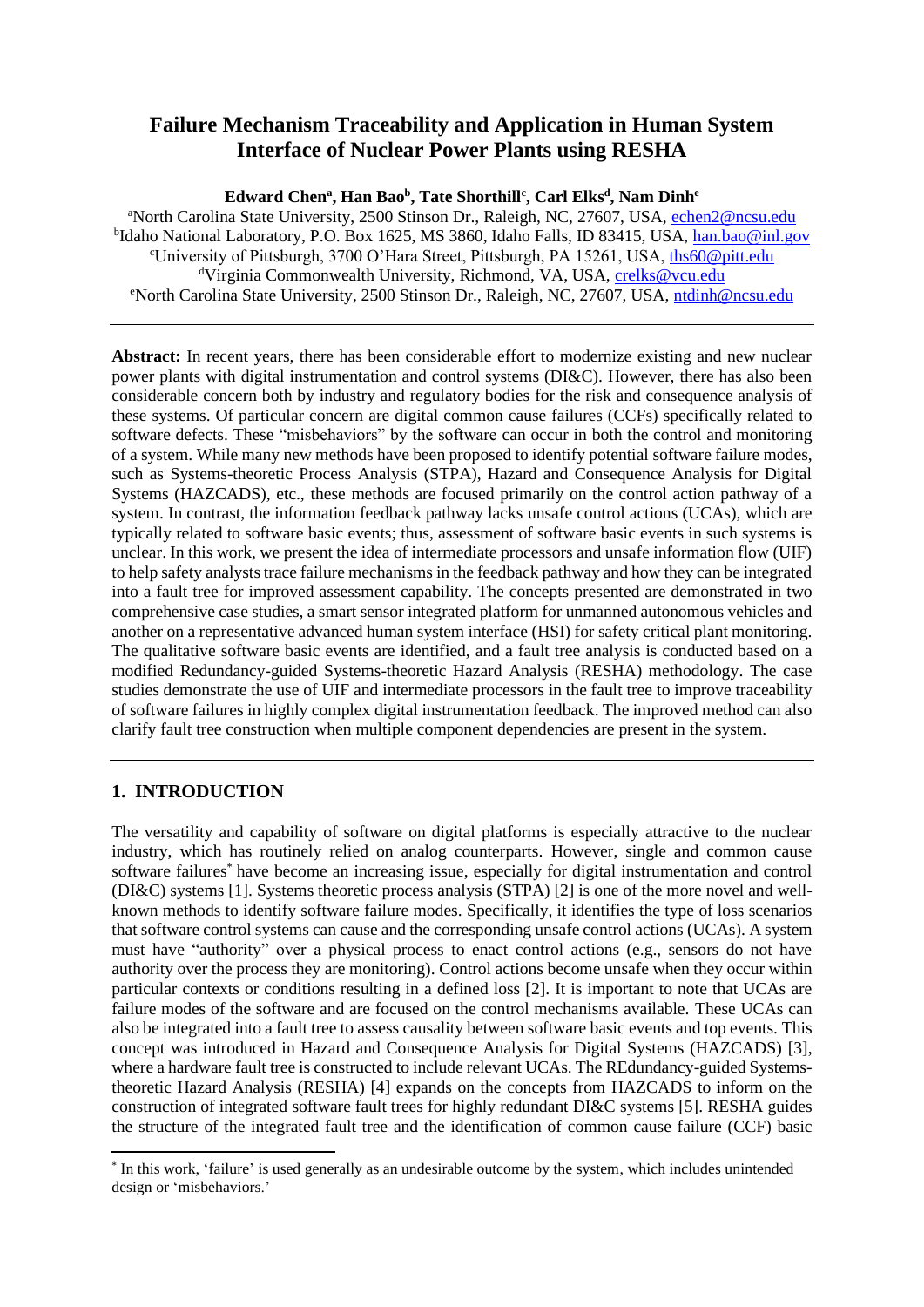events through explicit consideration of the redundant architecture of the DI&C system's divisions and modules. In STPA, the authors discuss the failure mechanisms behind UCAs, including an inadequate control and process model, unsafe control input, and inadequate feedback and information [2]. In [Figure](#page-1-0) [1,](#page-1-0) failure mechanisms of both the actuation and feedback pathways can be seen.



<span id="page-1-0"></span>Figure 1. Failure mechanisms in the feedback and actuation pathway for UCAs adaptive from [2].

However, tracing failure mechanisms from UCAs can be convoluted in complex systems. This problem is further exacerbated in control-free systems whose only functionality includes the monitoring of a physical process. For example, in the Advanced Power Reactor 1400 (APR-1400) [6], reactor monitoring includes the Qualified Indication and Alarm System for Safety (QIAS-P), a safety critical system with no capability of controlling the reactor. Within a division of the QIAS-P, there are multiple intermediate feedback systems that parse, validate, and augment the data before forwarding. Expressing traditional UCA failure modes in this control-free system is difficult. Tracing the failure mechanisms is also difficult without defined failure modes. These problems also extend to conventional nuclear control systems, such as the reactor trip system (RTS) and engineered safety features and auxiliary systems (ESFAS) where control is dependent on various sensors and feedback systems. The purpose of this work is to clarify how failure modes and mechanisms of complex information/feedback pathways can be classified and organized to show their impacts to system safety. Ultimately, we want to identify which areas of the DI&C system contribute the most risk to operations, whether it is inadequacies in the controller software or due to external factors, such as failures in dependencies and sensors.

In this work, we propose a method to support the traceability of failure mechanisms in the information/feedback pathway with an integration into fault trees. Specifically, unsafe information flow (UIF) is proposed to capture how monitoring and sensing systems can fail. A detailed description of UIF is provided, why UIFs are needed, and how they can be integrated into a fault tree. We also propose a revised method to structure fault trees to reflect internal and external failure mechanisms. RESHA is partially utilized in this work for the integrated fault tree construction. While this work is intended for safety critical monitoring and control-free systems, the method can also be applied to any system with dependencies on information from digital sources.

This work is part of the Light Water Reactor Sustainability (LWRS) project, "DI&C Risk Assessment". The object of this project is to provide effective quantitative and qualitative measurement tools to gauge the risk and reliability of modernization projects in existing and novel nuclear reactors [7] [8] [9].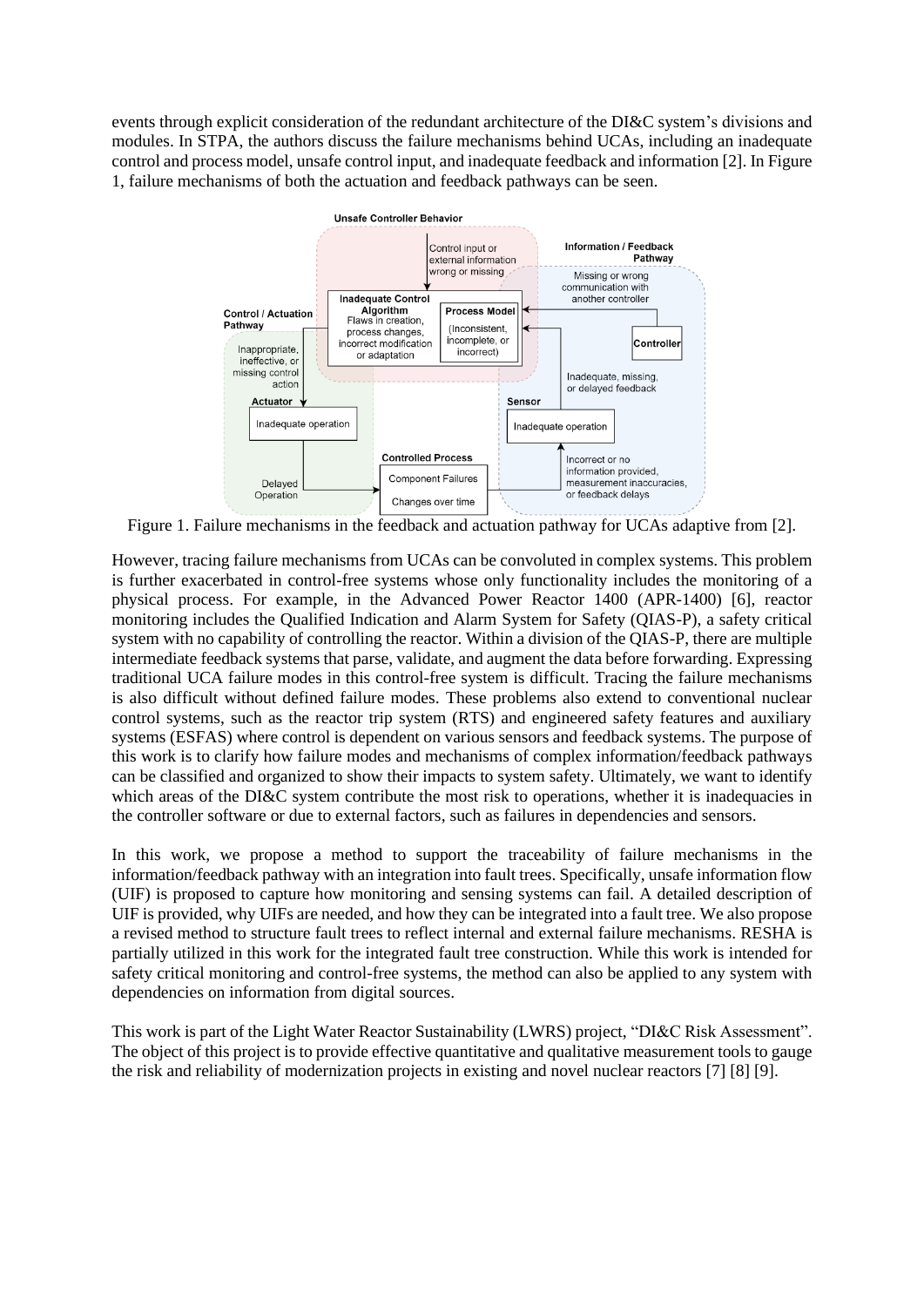## **2. THEORETICAL BACKGROUND**

Before presenting the approach, the theory of software failure mechanisms and modes are discussed. Failure modes can be broadly defined as the way which a unit/component fails [10] or went wrong within a system. In HAZCADS [3], UCAs are added to fault trees as software failure modes as actions that can cause defined losses under worst-case scenarios. In contrast, failure mechanisms are ways for the failure mode to occur and describe the transitory states of the system [10], or simply the failure cause. Under the same loss scenarios, failure mechanisms are the cause of UCAs. The failure mechanisms that are the focus of this work are failures in the information/feedback system, known in this work as UIFs. Another common term that arises is root cause. Importantly failure mechanisms are not equivalent to root causes. A root cause describes the exact set of conditions or inadequacies in the system resulting in a failure [11]. There can be multiple root causes for the same failure mechanism as how multiple failure mechanisms can lead to the same failure mode. For example, a failure mode may be that a controller fails to provide an action when needed. The failure mechanisms behind that failure mode could include issues such as a controller failed to receive feedback from dependent devices or sensors. The root cause for this failure mechanism could be that the communication protocol between the two devices was configured incorrectly. In this work, we do not identify root causes behind failure modes. Instead, we categorize failure mechanisms into distinct groups that describe what can happen.



Figure 2. Relationship between root cause, failure mechanism and modes, and UIF and UCAs.

Mechanisms that can trigger UCAs, described [2], can be broadly categorized into two groups. Internal factors such as inadequacies in the control algorithm or process model, and external factors such as inadequate feedback and information input from dependencies. In this first group, failure mechanisms manifest due to two primary deficiencies. The first is an incomplete design process where not all relevant constraints, requirements, or conditions needed for intended operation are considered. The second deficiency is an incomplete engineering/implementation process, where hidden assumptions or human errors in the software coding process results in residual defects. Hardware failures of the software platform are also included in the first group (i.e., integrated circuit burnout). The second group of failure mechanisms manifest in the transference of knowledge between systems. Specifically, these include failures in the data transmission infrastructure, such as input-output ports, wires, sensors, excess noise, malicious spoofing, etc., as well as failures in dependent hardware and software devices. While mechanisms are identified in [2] and [3], the tracing of these mechanisms to specific DI&C components was not considered in the scope of their work. The primary difference between the mechanism groups is the location of the inadequacy. In group one, the failure is from an internal defect, while in group two, the defect is external. This is used later to organize events in our fault tree.

For example, assume a digital pressurizer controller is implemented to control pressure in a pressurizer via spray nozzles. The inputs to the controller include a digital pressure value transmitted from an analog to digital signal converter (ADC). The ADC itself is a digital integrated circuit that receives analog information from pressure sensors. When examining the pressurizer controller, potential UCAs that may lead to over-pressurization of the system could include: (1) The controller does not provide the SPRAY ON control signal to the spray nozzles when high system pressure is detected; or (2) The controller provides SPRAY ON signal to the spray nozzles too late when high system pressurization is detected. These UCAs are failure modes of the system because they describe what went wrong. The failure mechanisms for these UCAs could include internal mechanisms, such as 'spray controller turn ON setpoint too high,' but also external mechanisms, such as software failures in the ADC (i.e., incorrect conversion of pressure analog signal results in seemingly normal values). Note, the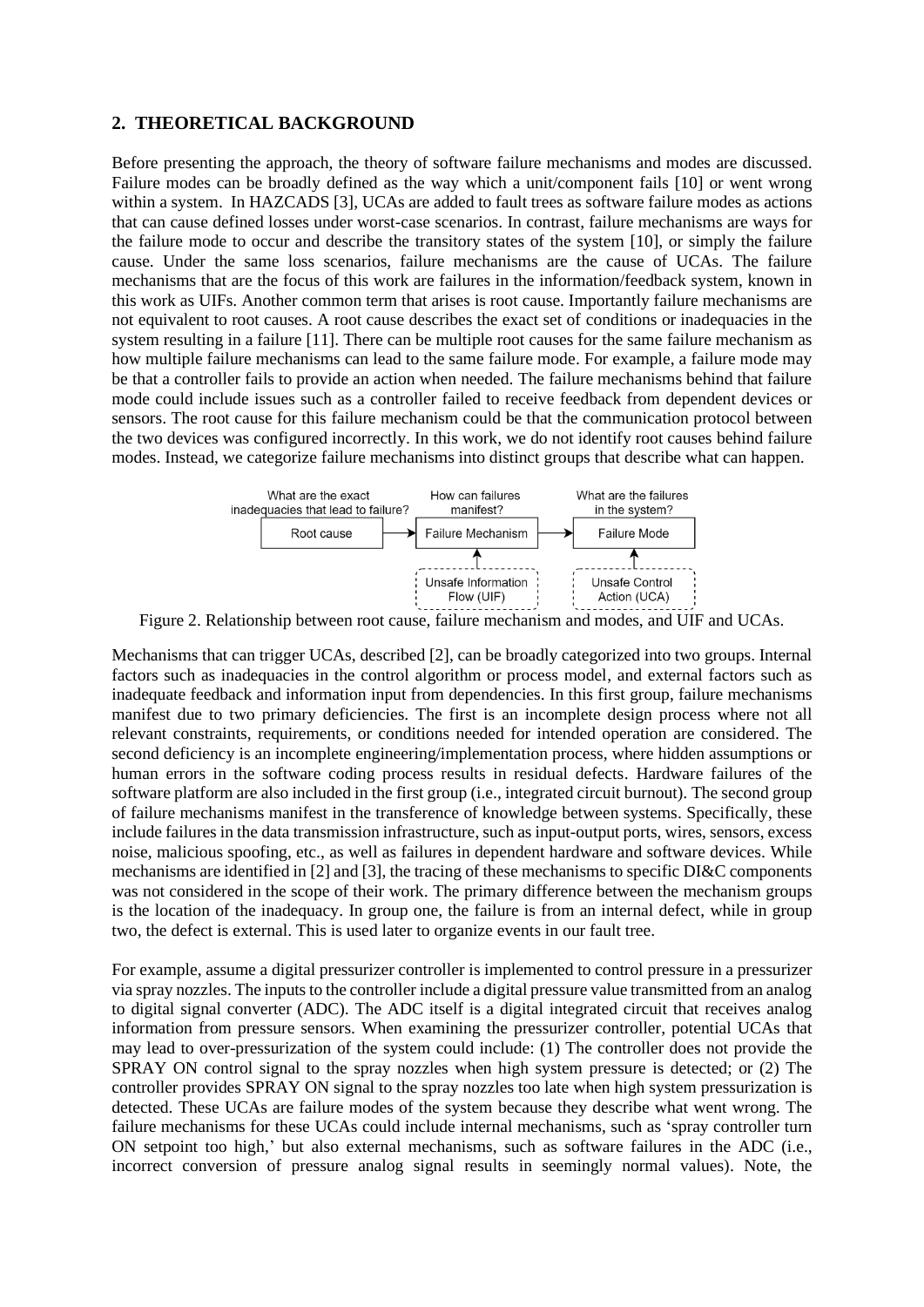mechanism describes a scenario that leads to a failure under a defined loss scenario, but is not a failure by itself.

The UIFs are organized into four categories based on failures in feedback: (UIF-A) failure to provide information when needed; (UIF-B) providing information when not needed; (UIF-C) providing information but is either early, late, not in sync, or out-of-order; and (UIF-D) providing information that is too low or too high, not-a-number (NaN), or infinity (inf). UIF-B can most easily be related to actuation systems that send information sporadically as needed (e.g., alarms, notification, polling systems). UIF-C and UIF-D are related to continuous monitoring systems that transmit state information (e.g., real-time smart sensors). UIF-A can include both types of systems when state information or signals are missing. Chaining of UIF events is also a valid construction as failures in one information system can lead to failures in other information systems. In general, UIFs can only exist if UCA failure modes are possible (e.g., human controllers can also cause UCAs). UIFs must be traceable to the controller that ultimately consumes the information, regardless of the number of layers between the UIF and the UCA. UIFs that cannot be traced to a defined failure mode also cannot result in control failures. For example, a monitoring system with no controller or human to report to also has no influence over the physical process. In the pressurizer example, a lack of a controller would render UIF modeling of the ADC pointless because the physical process state would not change regardless of the proper or improper output of the ADC.

In this work, the ADC is referred to as an intermediate processor. Specifically, they are physical subsystems that do not retrieve raw analog information (e.g., voltage difference from thermocouple) or has authority for control. Instead, intermediate processors only convert, augment, or modify information for other subsystems. While the pressurizer example only had one intermediate processor, in systems with multiple redundant and diverse intermediate processors (e.g., QIAS-P), the tracing of all software failure mechanisms can be convoluted. Intermediate processors are only used to refine the scope of analysis and the output signals of concern. An AD41111 is an example of a specific ADC device that can interpreted as an intermediate processor. Without this constraint, the tracing of information feedback failures can become convoluted—especially for software variables. Realistic complex software systems may have hundreds of arbitrary variables that feed into dependent functions; modeling each would only unnecessarily complicate the assessment.

## **3. METHODOLOGY**

As mentioned previously, UIFs are identified based on the physical separation of hardware components for intermediate processors. A top-down systems analysis approach (i.e., STPA) is used to deconstruct the control or monitoring system into relevant subsystems and components. Here, it is important to identify the major hardware components, inputs and outputs of each module, and dependency across components. For general purpose monitoring systems, there may be multiple outputs from the physical system. Each variable is assumed to have equal importance in the analysis and treated as a batch. Any incorrect signal in the batch is assumed to trigger the corresponding UIF (i.e., 1 out-of 5 output signals is missing when needed is considered a UIF-A event).

The UIF types are described and follow similar categories as the UCAs. In table 1, the original UCAs are provided for comparison against UIF formulation. In UCA-A, a control action is missing when needed, causing a hazard. UIF-A is similar where feedback is missing when needed, causing a hazard. This event is applicable to both discrete (i.e., alarms) and continuous (i.e., real-time sensor) monitoring systems. In UCA-B, a control action is provided when not needed, causing a hazard. UCA-B is an example of a spurious actuation. A UIF-B occurs when feedback about a process is provided unexpectedly. For example, an alarm triggers spuriously when the physical state is normal. UIF-B is not applicable for continuous monitoring as feedback in such systems will always be needed. Rather, in continuous monitoring systems, Type C and Type D failures are more applicable. In UIF-C, the feedback timing is incorrect or out-of-sync with the physical process. This can occur when the timestamps reported by the system are not aligned with actual time. With UCA-D, the control action is stopped too soon or applied too long. For information systems, this is equivalent to the feedback value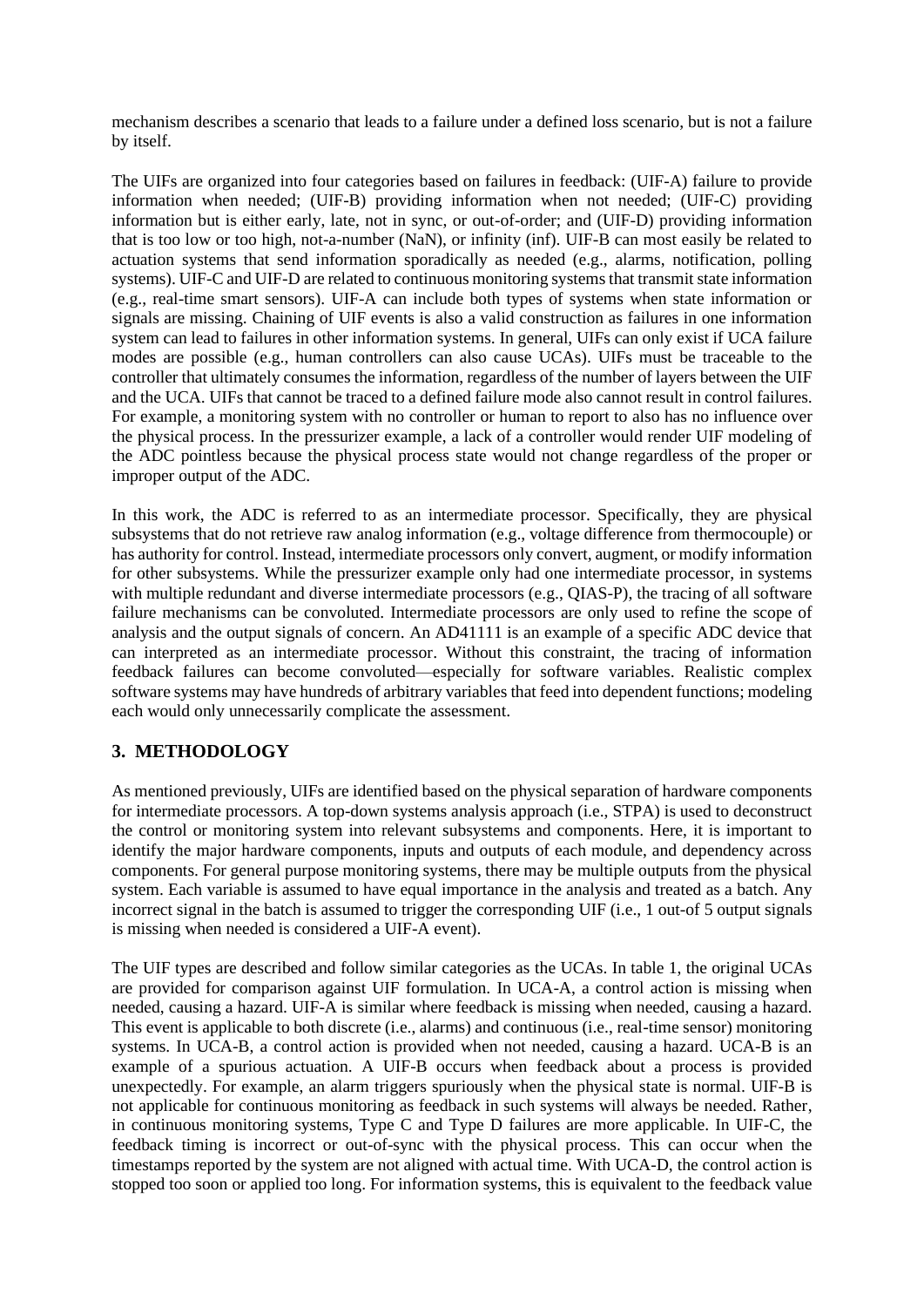being incorrect. For example, the received sensor value is lower than it should be or if the system provides unintelligible feedback, for instance Not a Number (NaN), infinity (Inf), or nonsensical feedback ('garbage'). Duplicate UIFs across redundant divisions are treated as common cause software failure events. After relevant modules and UIFs have been identified, they can be included in the integrated fault tree.

|                                              | <b>Type A</b>                                     | <b>Type B</b>                                      | Type C                                                       | <b>Type D</b>                                                 |
|----------------------------------------------|---------------------------------------------------|----------------------------------------------------|--------------------------------------------------------------|---------------------------------------------------------------|
| <b>Unsafe Control</b><br><b>Action</b> (UCA) | Control action<br>not provided<br>causing hazard. | Control action<br>provided causing<br>hazard.      | Control action is<br>early, late, or out-<br>of-order.       | Control action is<br>stopped too soon or<br>applied too long. |
| <b>Unsafe Information</b><br>Flow (UIF)      | Feedback is<br>missing when<br>needed causing     | Feedback is<br>provided when not<br>needed causing | Feedback is early,<br>late, out-of-sync,<br>or out-of-order. | Feedback value is<br>too low, too high,<br>NaN, or Inf.       |
|                                              | hazard.                                           | hazard.                                            |                                                              |                                                               |

**Table 1. Comparison between Unsafe control actions and information flows.**

The construction of integrated fault trees follows a similar methodology, as described in RESHA. For brevity, the major steps in the method are provided. First, define the top event targeted for assessment. Next, identify hardware modules that can lead to this top event and identify dependencies. The construction of the initial fault tree is thus a hardware fault tree consisting of hardware failure basic events. Two empty branches are also assigned—a placeholder software failure branch and a dependency branch. The software failure branch is intended to include only controller software failure modes (UCAs) caused by Group 1 internal failure mechanisms. For intermediate processors, the UCAs under this branch are replaced with UIFs caused by a Group 1 internal failure mechanism. The dependency branch includes components that the current component depends on (i.e., other intermediate processors, sensors, other controllers, etc.). Group 2 external failure mechanisms to the current component also are added under this branch. By sufficient iteration, all software basic events can be represented as Group 1 internal failure mechanisms. In Figure 3, an example of the integrated fault tree is provided.



Figure 3. Sample construction of an integrated fault tree with the inclusion of intermediate processors, and UCAs/UIFs through separation of the internal and external failure mechanisms.

One concern that fault tree developers may have is the double counting and organization of basic events. As UIF failure mechanisms lead to UCA failure modes, it would make more logical sense to organize the tree where UIFs lead to UCAs, as observed in the left side of Figure 4. UCA-A and UCA-B are caused by the same dependent device, which, due to an internal defect, can be caused by either UIF-A or UIF-B. By this configuration, it would suggest that UIF-A and UIF-B are CCFs to UCA-A and UCA-B. This is not possible for single controllers as control actions are mutually exclusive (i.e., a controller cannot complete two actions concurrently). Furthermore, the UCAs are no longer basic events, and the organization of the tree must be significantly modified. The separation between the internal and external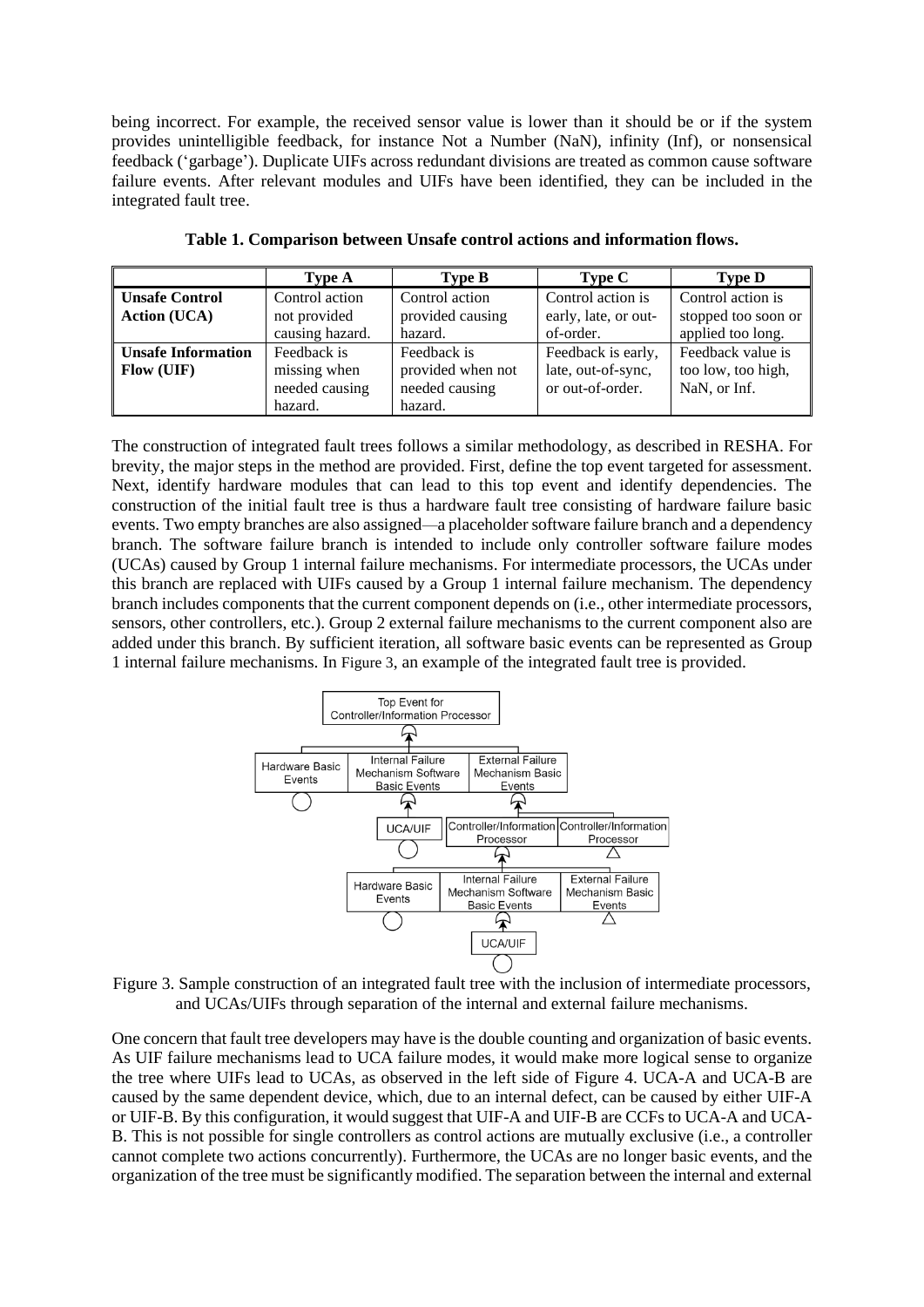failure mechanisms also becomes convoluted. Finally, while the two trees in Figure 4 seem to be different, following the idempotent addition law in fault tree construction [11], the two trees are actually equivalent when calculating the top event. An important assumption here is that UIFs will always trigger UCA failure modes under the worst conditions. This assumption is reasonable as controller dependencies that fail will trigger a hazardous condition for the controller, thus initiating a UCA. Thus, it is recommended that the right proposed fault tree configuration is utilized. The immediate benefit is the separation between failures caused by internal and external mechanisms, which offers better clarity when tracing events. It allows analysts to compare the number of internal and external factors that can cause UCAs, thereby focusing on which areas of the system need improvements. Furthermore, dependency branches can be added to existing fault trees without modifying already identified UCA failure modes. This allows for UIFs to be incorporated into many existing methods like RESHA and HAZCADS. Ultimately, the goal is to understand which areas of the DI&C control system introduces more risk to operation (e.g., controller software vs. dependencies) [12].



Figure 4. Left side, potential logical organization of fault tree. Right side, proposed configuration of fault tree

### **4. CASE STUDY**

A demonstration of the proposed method is conducted on two separate systems. The first system is a smart sensor platform [13] with a lightweight operating system (ChibiOS) [14]. The ChibiOS operating system is an example of an all-purpose multi-use resource management system. The ChibiOS is also compatible with multiple different hardware platforms and does not have a dedicated hardware to separate exact functionality. The ChibiOS software was used to control various functionalities of the smart sensor including filtering and processing of the analog sensor values. The main processor for the Virginia Commonwealth University (VCU) sensor—STM32F4 ARM Cortex-M4—can be used for a variety of functions and can compute numerous intermediate variables. A conventional assessment of the operating system hardware or software would be difficult as tracing all the used arbitrary variables would be highly labor-intensive. The sensor software (including ChibiOS) and hardware was integrated as a physically separate module on the ARIES\_2 Advanced Autopilot Platform for autonomous drone control. The main intended outputs from the sensor are pressure and temperature, which are used by the ARIES system to determine true altitude, which is then used to correct to the desired altitude. This case study is used to demonstrate how failure mechanisms in generalized hardware architecture and complex software can be modeled with UIFs. An integrated fault tree is developed based on the overall system description.

The second case study is on a representative human system interface (HSI) modeled after the QIAS-P from the APR-1400. Note that this HSI is listed as a safety critical infrastructure for reactor trip safety. In addition, the HSI presented hereafter is not a true replica and mentioned components are assumed from public documentation. All specifications pertaining to the QIAS-P were derived from the publicly available design information (see reference [6]). While the exact design of the system is proprietary,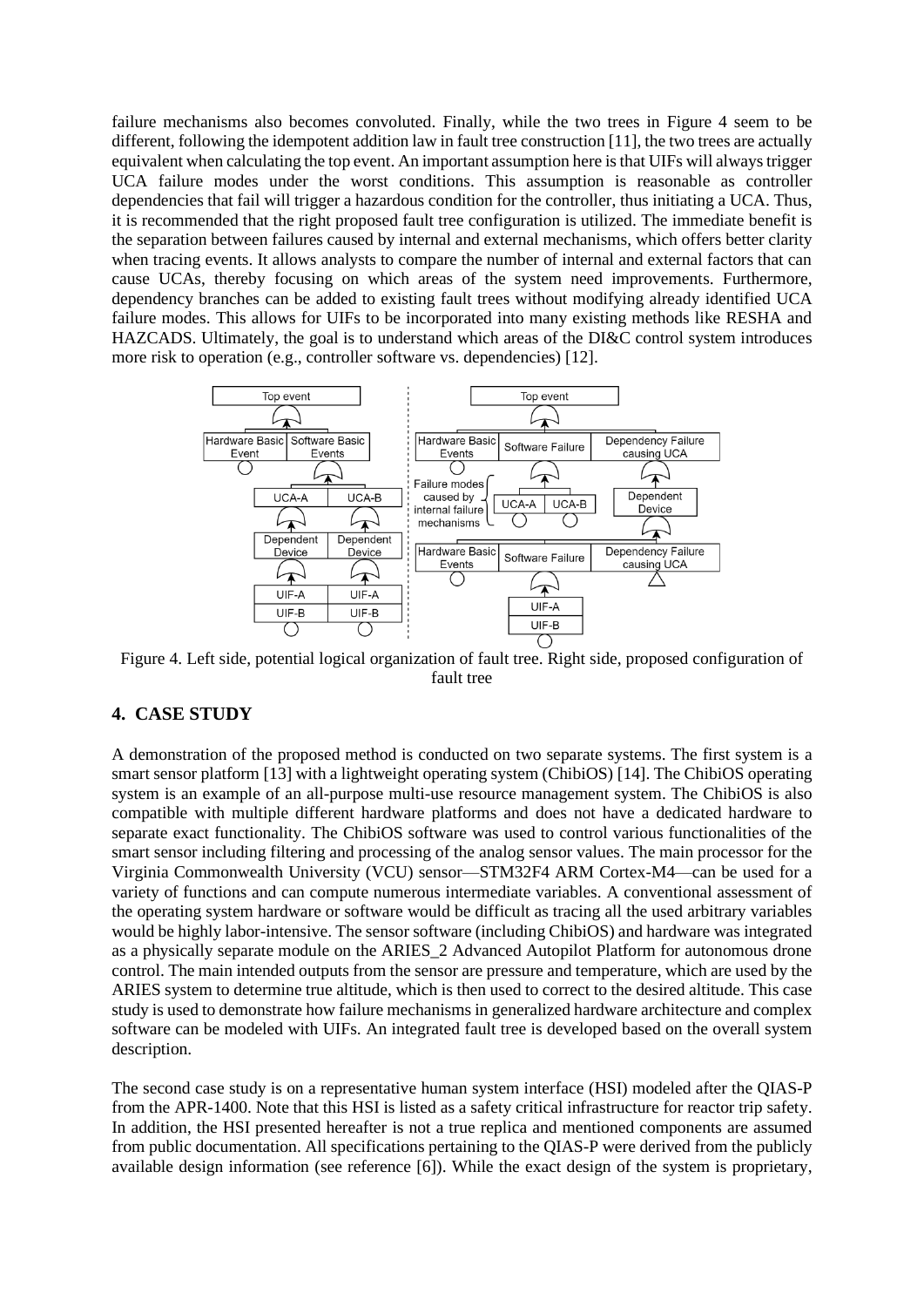sufficient detail was provided to approximate the structure of the system. This case study does not constitute a complete safety assessment but demonstrates how various interweaving and dependent modules can be modeled in a highly complex information retrieval system. The QIAS-P was implemented to provide safety critical information and alarm notification on the reactor state through various sensors such as the heated junction thermocouples (HJTCs) and core exit thermocouples (CETs). Within the system, there are two redundant divisions (e.g., A and B), which are assumed architecturally identical, as diversity was not specified. Within each division, there are various value calculators that determine intermediate variables, such as the reactor coolant saturation margin (RCSM). There also exists diverse monitoring systems such as the Qualified Indication and Alarm System for Non-Safety (QIAS-N), the Diverse Instrumentation System (DIS), and information processing system (IPS). All systems have independent arrays of sensors and are physically isolated from each other. In this paper, only one control action is assessed for the entire monitoring system which is the operator manual reactor trip. It is likely the system(s) also influences other control actions but, in this work, only actions relevant to reactor trip safety were considered. No automated trip safety features can be influenced because the monitoring systems were intended to be independent from the existing automatic RTS system and provide an alternative reading of the physical plant state. This case study is used to demonstrate how multiple layers of intermediate processors, within a complex multi-division DI&C architecture, can be modeled following UIF principles.

#### **4.1 VCU Smart Sensor Integrated Fault Tree Analysis**

The VCU smart sensor's primary function is to provide readings for the adequate control of altitude [13]. The assumed top event for this assessment is assigned as, 'Autonomous drone crashes into ground due to incorrect sensor reading." The corresponding hardware devices relevant to this top event are now identified. In [Table 2,](#page-6-0) the various relevant hardware components and outputs are described. Note the STM32F4, while called a 'microcontroller' in this system, does not control a physical process. For clarification, digital data is represented as a square wave with pre-programmed voltage levels for binary 1s and 0s. Analog data is represented as a floating voltage level between zero and the max output voltage. The first three sensors measure the various pressure and temperature readings required by the system. The MS4525DO outputs digital data via I2C communication protocol to the microcontroller. The MP3H6115A and MP3V5004DP both output analog data but are soldered on the same circuit board. For the STM microcontroller, only the onboard ADC is specified. Other integrated circuits related to the STM32FM407 could have been further elaborated on but the direct impact to the top event was unclear and thus excluded. The selection of relevant hardware components is at the discretion of the safety analyst.

<span id="page-6-0"></span>

| <b>Component ID</b> | <b>Function</b>                                           | <b>Output Type</b>   |
|---------------------|-----------------------------------------------------------|----------------------|
| <b>MS4525DO</b>     | Absolute or differential pressure and temperature sensor. | Digital I2C data     |
| MP3H6115A           | Static pressure sensor (no software).                     | Analog voltage level |
| MP3V5004DP          | Dynamic pressure sensor (no software).                    | Analog voltage level |
| ADC (STM32)         | Analog to digital converter for microcontroller input     | Digital data         |
|                     | channels.                                                 |                      |
| STM32FM407          | General purpose micro, calculates pressure, temperature,  | Digital UART data    |
|                     | and Kalman-filtered pressure.                             |                      |

**Table 2. Relevant hardware for assessment for the VCU smart sensor.**

First, the hardware fault tree is constructed from [Table 2](#page-6-0) and shown visually in Figure 5. Empty branches associated with the software failures and the dependency failures are included for each identified digital component. The digital components in the VCU smart sensor include the MS4525DO, ADC, and STM32FM407. Under the top-level software failure branch, is a UCA of concern directly related to the top event. Failure mechanisms under the software failure branch include internal mechanisms specific to the controller. Primarily, failures in the controller algorithm due to inadequate program requirements or failures in the process model. Under the dependency branch, the VCU smart sensor platform and all other hardware dependencies of the sensor are listed. For instance, the smart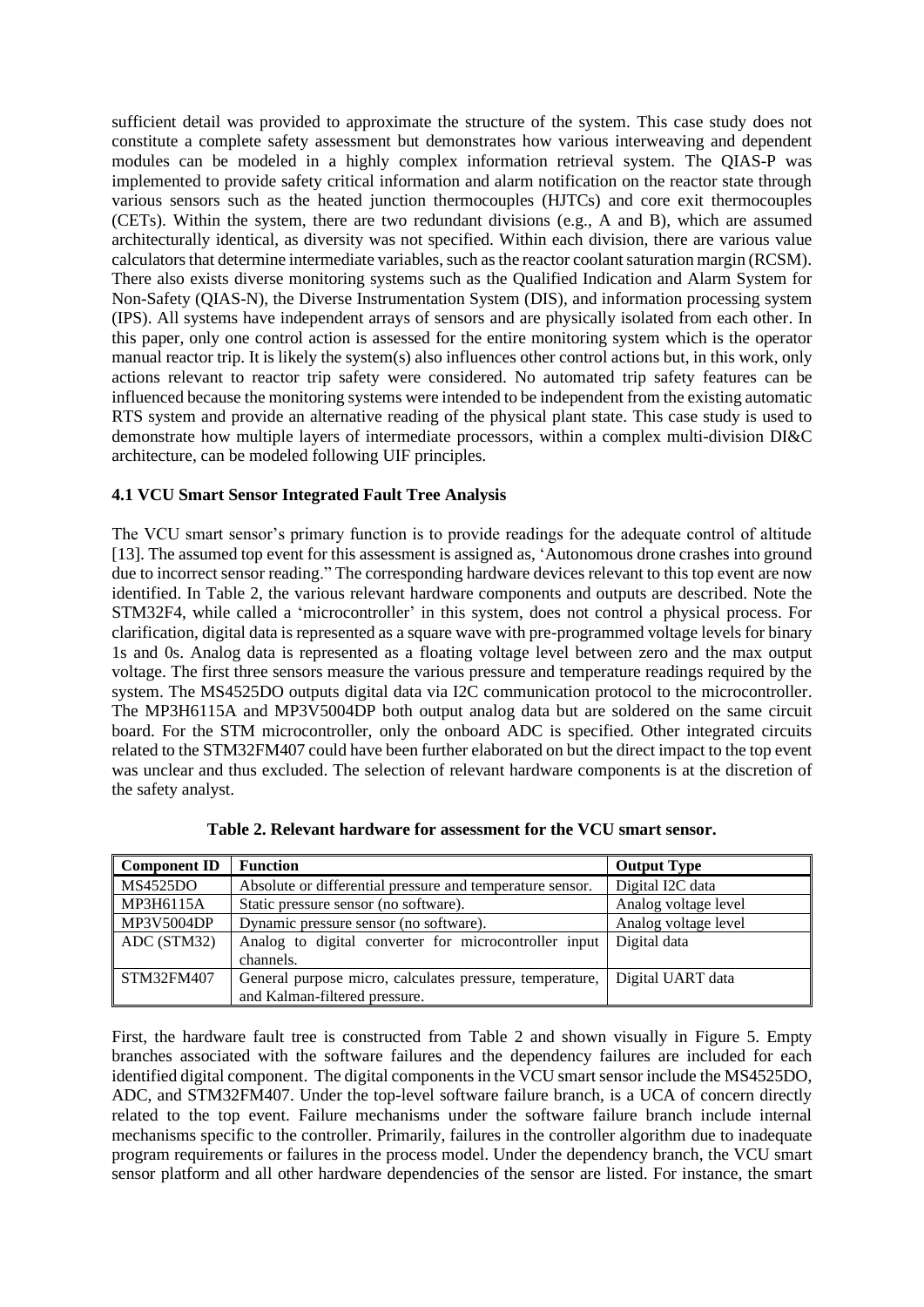sensor depends on the MS4525DO, MP3H6115A, and MP3V5004DP sensors for state awareness. It also depends on the ADC embedded on the STM32F4M407 to convert analog signals to readable digital signals. The potential UIFs that can lead to the top event are if any of the readings are reported as higher than true (UIF-D). This is possible in the ADC converter, the MS4525DO sensor head, and in the UART communication from the STM32FM407. The qualitative information that can be drawn from the fault tree (Figure 5) are thus the various UIF feedback failure mechanisms in the sensory system that can lead to the top event. An example of a UIF occurring could be the default output state of the MS4525DO showing absolute pressure and instead of differential pressure. If the STM32FM407 assumes that the MS4525DO is reporting differential pressure, the system may falsely report that the change in pressure is always positive. This would ultimately inform the altitude controller incorrectly when conducting adjustments. Note that the operating system, ChibiOS, that implements the software is not included in the fault tree. This is because an operating system cannot be uniquely identified by a single component but is a composition of various integrated circuits instead. However, the exclusion of the operating system does not detract from the overall usefulness of the assessment. All intended outputs of the system (e.g., temperature, pressure, differential pressure) can be modeled without explicitly modeling the operating system. If the intention of the VCU smart sensor is to offer reliability like in nuclear reactor systems, the immediate conclusion drawn from the qualitative assessment is the need for additional device redundancy. Specifically, for improved resiliency against single failures, an additional STM32FM407 board can be implemented in parallel. In addition, a changing the software to treat the three onboard sensors as redundant and diverse backups to each other would improve resiliency against CCF. For example, the MP3H6115A and MP3V5004DP both sense pressure in different ways and may be used as diverse protection against CCF software failures of the MS4525DO.



Figure 5. Full fault tree for VCU smart sensor device with failure mode and mechanism tracing.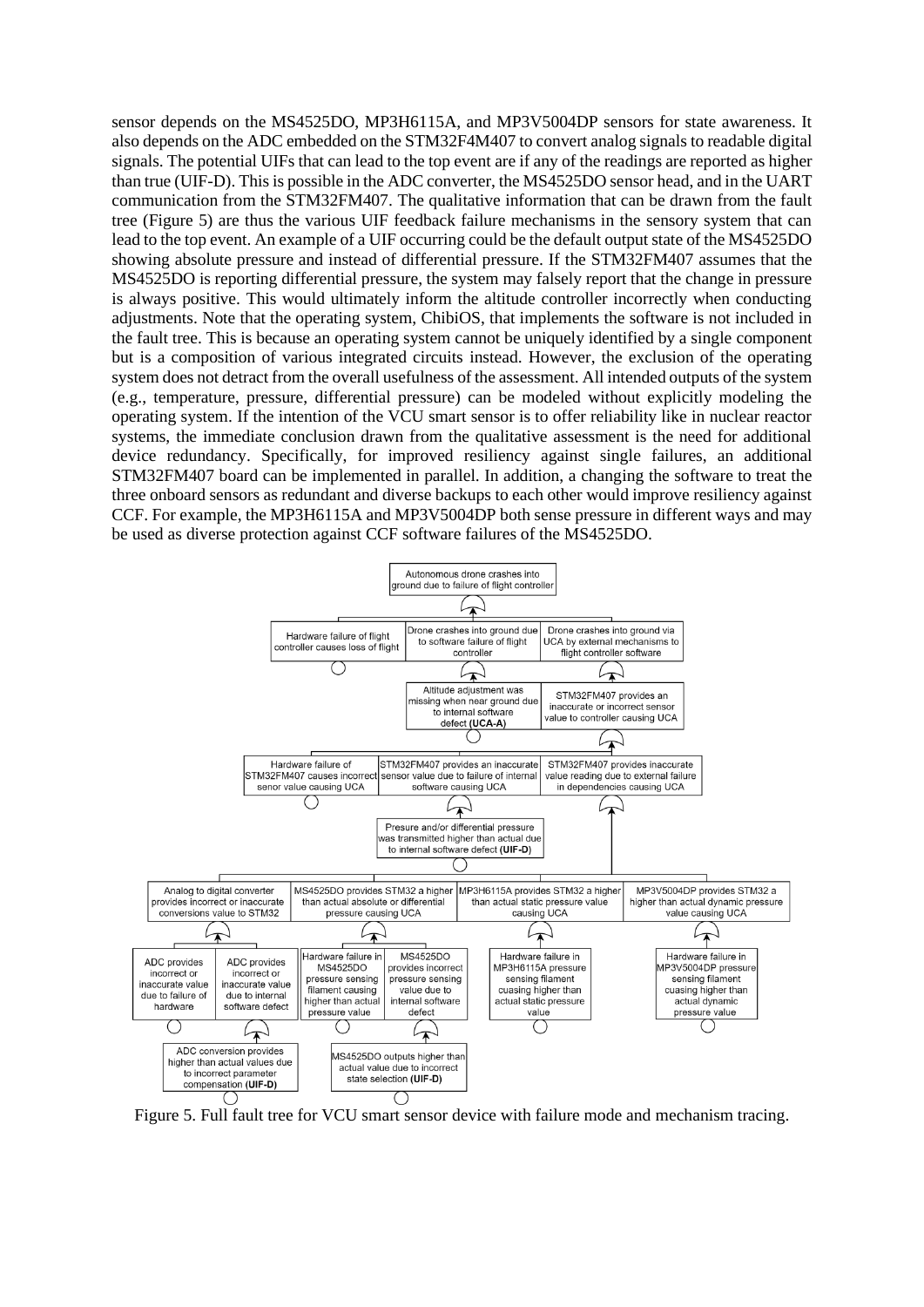### **4.2 HSI Integrated Fault Tree Analysis**

In this case study, only the redundancies within the QIAS-P HSI were considered. Previous work by the author on this particular HSI system was conducted [15], however is further elaborated upon in this work. From documentation, the system consists of programmable logic controllers (PLCs). PLCs are general DI&C systems that can execute any program instructions. In this work, it is assumed that one PLC implements one function. The potential top event relevant to reactor trip safety is, 'Reactor fails to trip when needed causing core damage.' From [6], the following major functions were identified as observed in Table 3: the variables for the heated junction thermocouple (HJTC), reactor vessel level (RVL), reactor coolant saturation margin (RCSM), core exit temperature (CET), and margin until inadequate core cooling (ICC). In essence, the system consists of value calculators that modify the input variables from the raw sensory information, and an alarm system that reads the plant state and alerts the operator to abnormal conditions. Note that all are considered intermediate processors as they do not have control authority. The abridged control structure diagram can be seen in Figure 6.

As mentioned previously, UIFs must be traceable to UCAs to have a meaningful impact to the system. In this case, the only controller in the entire system is the human operator. A possible UCA that can lead to the top event is, 'Operator does not engage undervoltage trip breakers (A1, A2, B1, or B2) under abnormal operational conditions (UCA-A) due to interface confusion.' Note, for humans, the software failure branch is replaced with 'procedural failure.' The cause of this event could exist within the QIAS-P subsystems. For instance, the 'RCSM alarm does not alert the operator when the available coolant saturation margin decreases below the setpoint (UIF-A).' This could be an internal failure, where the setpoint was incorrectly set, or an external issue where one of the dependent sensors or intermediate processors has failed. In the abridged control diagram seen in Figure 6, the RCSM Alarm depends on the RCSM calculator, the HJTC ADC, the CET ADC, as well as the corresponding sensors.

| <b>Component ID</b>    | <b>Function</b>                                        | <b>Digital Output</b> |
|------------------------|--------------------------------------------------------|-----------------------|
| <b>ICC</b> Calculator  | Uses HJTC temperature, RVL, RCSM, and CET to           | Margin until ICC      |
|                        | determine margin until ICC.                            |                       |
| HJTC temp. Calculator  | Takes differential HJTC data and calculates to         | Core temperature      |
|                        | temperature.                                           |                       |
| <b>RVL Calculator</b>  | Takes differential HJTC data, hot and cold leg,        | Coolant level         |
|                        | pressure, and vessel head to determine coolant level.  |                       |
| <b>RCSM</b> Calculator | Takes differential HJTC and absolute CET digital data  | Coolant               |
|                        | and converts to coolant saturation margin.             | saturation margin     |
| <b>CET</b> Calculator  | Takes raw CET digital data and calculates coolant core | Coolant exit          |
|                        | exit temperature.                                      | temperature           |
| <b>ICC</b> Alarm       | Compares the available ICC margin with setpoint,       | Boolean/alarm to      |
|                        | triggers alarm for operator if exceeding.              | operator              |
| <b>HJTC</b> Alarm      | Compares the true core temperature with setpoint,      | Boolean/alarm to      |
|                        | triggers alarm for operator if exceeding.              | operator              |
| <b>RVL</b> Alarm       | Compares the available coolant level with setpoint,    | Boolean/alarm to      |
|                        | triggers alarm for operator if exceeding.              | operator              |
| <b>RCSM</b> Alarm      | Compares the available coolant saturation margin with  | Boolean/alarm to      |
|                        | setpoint, triggers alarm for operator if exceeding.    | operator              |
| <b>CET Alarm</b>       | Compares the true core exit temperate with setpoint,   | Boolean/alarm to      |
|                        | triggers alarm for operator if exceeding.              | operator              |
| <b>HJTC ADC</b>        | Converts the analog HJTC voltage readings from the     | Raw core              |
|                        | core sensors to digital logic.                         | temperature           |
| <b>CET ADC</b>         | Converts the analog CET voltage readings from the      | Raw coolant exit      |
|                        | upper plenum to digital logic.                         | temperature           |

**Table 3. Major digital components identified within one division of the HSI system.**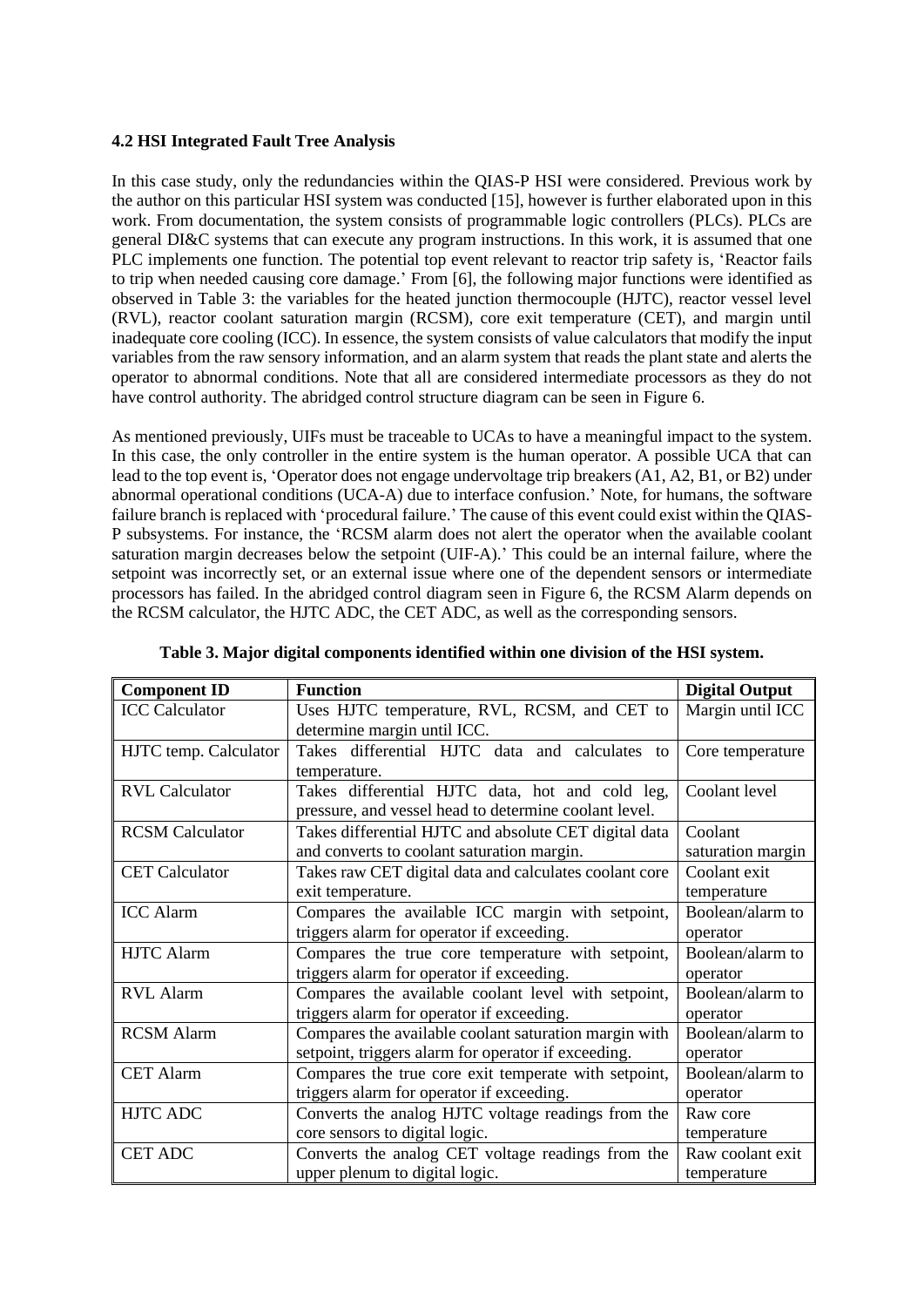

Figure 6. Control diagram of one redundant division of the HSI with manual reactor trip actuation pathway. Left side are control and actuation signals, right side are feedback signals.

The abridged fault tree can be seen in Figure 7. In the full fault tree, a total of 43 minimal software cut sets were discovered. Three representative sets are listed in Table 4 as examples. In cut set #1, a latent internal software failure in the HJTC value calculator results in a nominal (but lower) than real state reading (UIF-D). This can cause both an inter- and intra-division level CCF. As both divisions A and B are assumed to be redundant and not diverse, a software defect would impact HJTC value calculators in both divisions. Furthermore, the output from the HJTC calculator is also used in the HJTC temperature alarm and margin for ICC calculator and alarm, potentially causing an intra-division CCF. The multiple dependent subsystems would also reflect safer than true state. The top event is thus triggered as the operator is unaware the software has failed, and the reactor is hotter than anticipated. A similar scenario can occur for cut set #2, where the lack of diversity among divisions makes the alarm system susceptible to CCFs via software defects—whether by design or by implementation. In cut set #3, a software failure of the ADC would impact the most components in the system. Of the twelve components, nine would experience an intra-division CCF, specifically a failure due to dependency on a singular source. This result was not unexpected.

The primary causes of CCF in the system can be traced back to the lack of diversity by the two QIAS-P redundant divisions. From the documentation, there is sufficient validity to this argument as it is neither explicitly nor implicitly implied that design diversity is considered [6]. The justification for the original designers was that the IPS and DIS would act as diverse backups to the QIAS-P should a software CCF be speculated. However, the IPS is not listed as a safety critical system, monitors different sensor parameters to the QIAS-P system, and is not originally intended for accident scenarios. Furthermore, the DIS, while available in speculated CCF, has significantly reduced capabilities than the QIAS-P. Relevant key safety parameters, such as RCSM, are not determined by the DIS. This suggests, that as the first primary source of safety information to the operator, diversity among QIAS-P divisions should be considered or a secondary monitoring system should be considered safety critical (i.e., the IPS). These are examples of recommendations that can be made to the designers to prevent issues identified in the system (not applicable to the real QIAS-P). Risk assessment of identified CCF events should also be conducted to make adequate risk-informed recommendations.

#### **Table 4. Minimal software cut sets.**

| #              | <b>Cut Set / Basic Event Description</b>                                                    |
|----------------|---------------------------------------------------------------------------------------------|
|                | 1 Division A&B HJTC calculators provide lower than real core temperature measurements under |
|                | abnormal conditions (UIF-D).                                                                |
|                | 2 Division A&B CET alarm does not trigger when coolant exit temperature exceeds acceptable  |
|                | margin (UIF-A).                                                                             |
| 3 <sup>1</sup> | Division A&B HJTC ADC provide lower than real digital core temperature conversion from      |
|                | analog signal (UIF-D).                                                                      |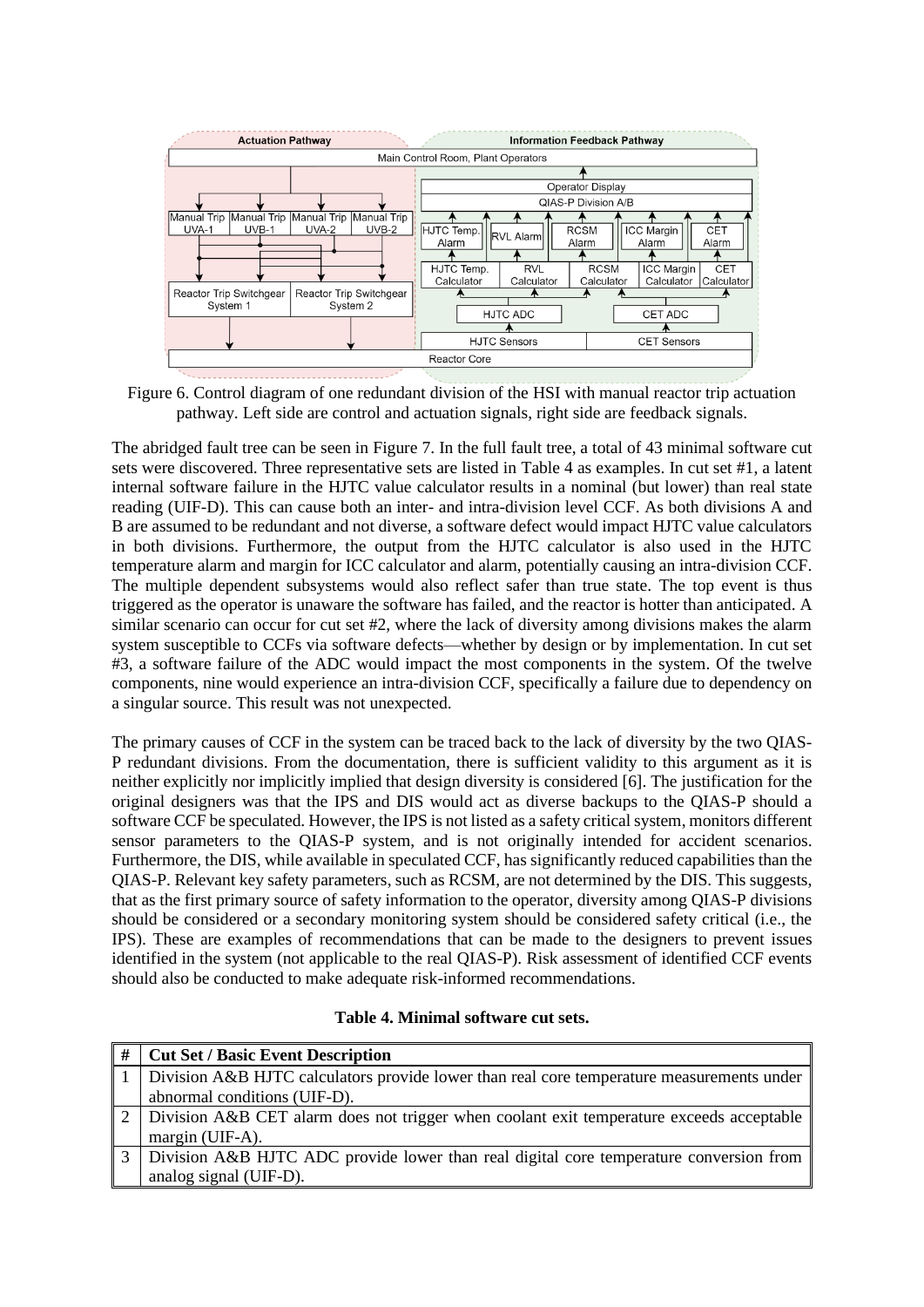## **5. CONCLUSION**

In this work, a new method for formulating fault trees to include information pathways is proposed. Unlike conventional methods, the addition of intermediate processors and UIFs allow analysts flexibility when it comes to assessing failure mechanisms in the information pathway. No existing methods were discovered that trace failures in the information system, which is why the authors believe these concepts will be useful to safety analysts. The method was demonstrated on two completely different systems. The first was a smart digital sensor with a lightweight operating system and peripherals. The second was a representation of the APR-1400 QIAS-P, a highly complex HSI with no control authority. Integrated fault trees were developed for both DI&C systems to assess the potential hardware and software failure modes and mechanisms for dependent devices. Future work includes the quantification of the identified UIFs and methods to gather evidence for software reliability.



Figure 7. Abridged integrated fault tree of one redundant division of the HSI with UCA/UIF failures.

#### **Acknowledgments**

The authors would like to thank Gordan E. Holt at Idaho National Laboratory for technical editing and formatting of this paper as well as Dr. Sai Zhang for technical review. This submitted manuscript was authored by a contractor of the U.S. Government under DOE Contract No. DE-AC07-05ID14517. Accordingly, the U.S. Government retains and the publisher, by accepting the article for publication, acknowledgesthat the U.S. Government retains a nonexclusive, paid-up, irrevocable, worldwide license to publish or reproduce the published form of this manuscript, or allow others to do so, for U.S. Government purposes. This information was prepared as an account of work sponsored by an agency of the U.S. Government. Neither the U.S. Government nor any agency thereof, nor any of their employees, makes any warranty, express or implied, or assumes any legal liability or responsibility for the accuracy, completeness, or usefulness of any information, apparatus, product, or process disclosed, or represents that its use would not infringe privately owned rights. References herein to any specific commercial product, process, or service by trade name, trademark, manufacturer, or otherwise, does not necessarily constitute or imply its endorsement, recommendation, or favoring by the U.S.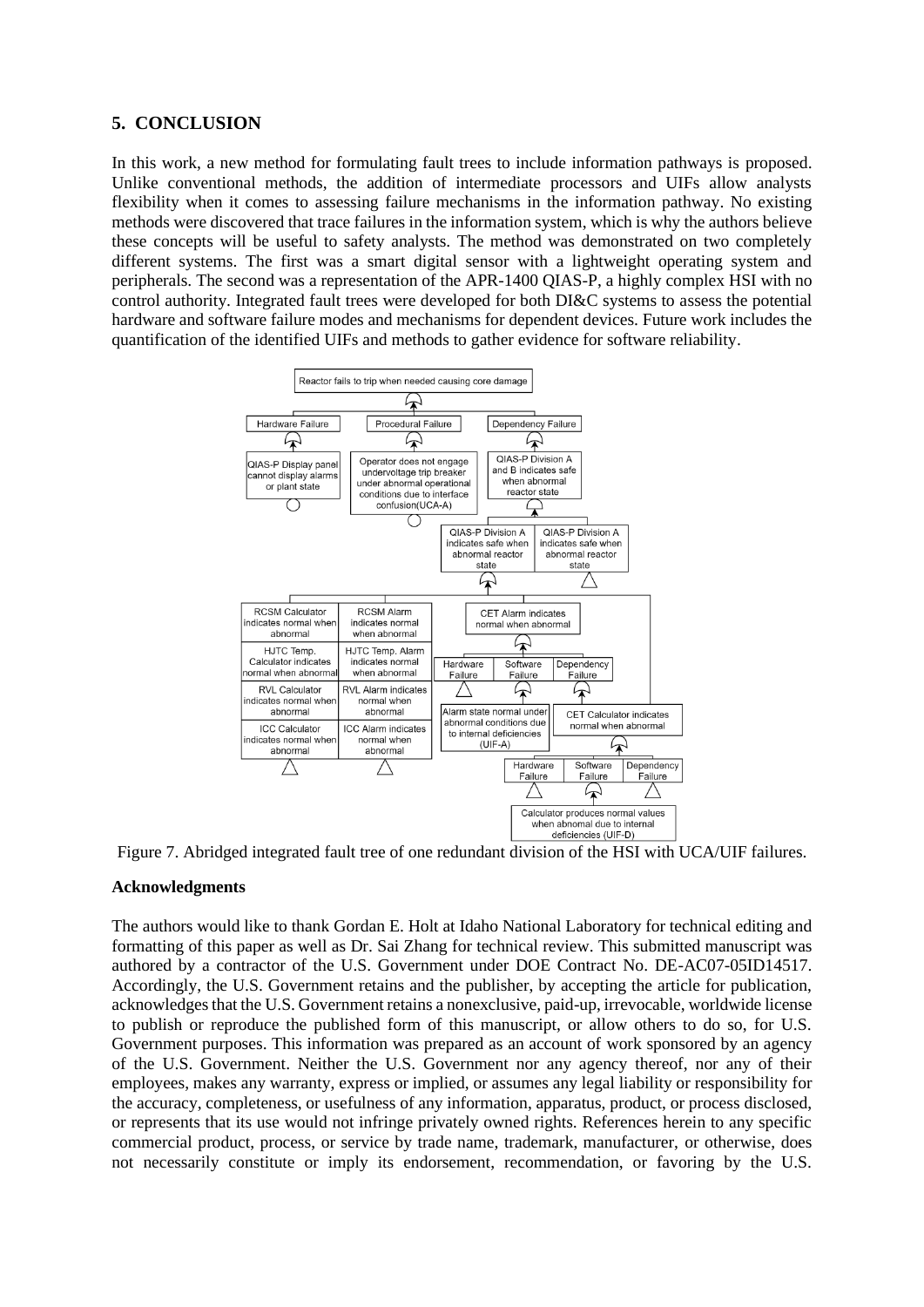Government or any agency thereof. The views and opinions of authors expressed herein do not necessarily state or reflect those of the U.S. Government or any agency thereof.

#### **References**

- [1] Nuclear Regulatory Commission, "Guidance for Evaluation of Defense in Depth and Diversity to Address Common-Cause Failure due to Latent Design Defects in Digital Safety Systems, BTP 7-19," Nuclear Regulatory Commission, Washington, 2021.
- [2] N. G. Leveson and J. P. Thomas, "STPA Handbook," MIT Partnership for Systems Approaches to Safety and Security, Cambridge, 2018.
- [3] Electric Power Research Institute, "Hazard Analysis Methods for Digital Instrumentation and Control Systems - Revision 1," Electric Power Research Institute, Washington, 2021.
- [4] H. Bao, T. Shorthill and H. Zhang, "Hazard analysis for identifying common cause failures of digital safety systems using a redundancy-guided systems theoretic approach," *Annals of Nuclear Energy,* vol. 148, no. 1, p. 107686, 2020.
- [5] T. Shorthill, H. Bao, H. Zhang and H. Ban, "A Redundancy-Guided Approach for the Hazard Analysis of Digital Instrumentation and Control Systems in Advanced Nuclear Power Plants," *Nuclear Technology,* vol. 208, no. 5, pp. 892-911, 2022.
- [6] Korea Electric Power Corporation, Korea Hydro & Nuclear Power Co., LTD, "Chapter 7: Instrumentation and Controls. Rev 3," in *APR1400 Design Control Document Tier 2*, Washington, Nuclear Regulatory Commission, 2018.
- [7] H. Bao, H. Zhang and K. Thomas, "An Integrated Risk Assessment Process for Digital Instrumentation and Control Upgrades of Nuclear Power Plants," Idaho National Laboratory, Idaho Falls, 2019.
- [8] H. Bao, T. Shorthill and H. Zhang, "Redundancy-guided System-theoretic Hazard and Reliability Analysis of Safety-related Digital Instrumentation and Control Systems in Nuclear Power Plant," Idaho National Laboratory, Idaho, 2020.
- [9] H. Bao, T. Shorthill, E. Chen and H. Zhang, "Quantitative Risk Analysis of High Safetysignificant Safety-related Digital Instrumentation and Control Systems in Nuclear Power Plants using IRADIC Technology," Idaho National Laboratory, Idaho Falls, 2021.
- [10] D. J. Lawson, "Failure Mode, Effect and Criticality Analysis," in *Electronic Systems Effectivess and Life Cycle Costing*, Berlin, Springer, 1983, pp. 55-74.
- [11] A. D. Williams and A. J. Clark, "Using Systems Theoretic Perspectives for Risk-Informed Cyber Hazard Analysis in Nuclear Power Facilities," in *29th Annual INCOSE International Symposium*, Orlando, 2019.
- [12] The National Aeronautics and Space Administration, "Fault Tree Handbook with Aerospace Applications," The National Aeronautics and Space Administration Office of Safety and Mission Assurance, Washington, 2002.
- [13] H. Bao, H. Zhang, T. Shorthill and S. Lawrence, "Quantitative Evaluation of Common Cause Failures in High Safety-significant Safety-related Digital Instrumentation and Control Systems in Nuclear Power Plants," 7 April 2022. [Online]. Available: https://arxiv.org/abs/2204.03717. [Accessed 2022].
- [14] C. Elks, C. Deloglos, A. Jayakumar, A. Tantawy, R. Hite and S. Guatham, "Specification of a Bounded Exhaustive Testing Study for a Software-based Embedded Digital Device," Idaho National Laboratory, Idaho, 2018.
- [15] G. D. Sirio, "ChibiOS/RT The Ultimate Guide," ChibiOS EmbeddedWare, 2020. [Online]. Available:

https://www.chibios.org/dokuwiki/doku.php?id=chibios:documentation:books:rt:start. [Accessed 2022].